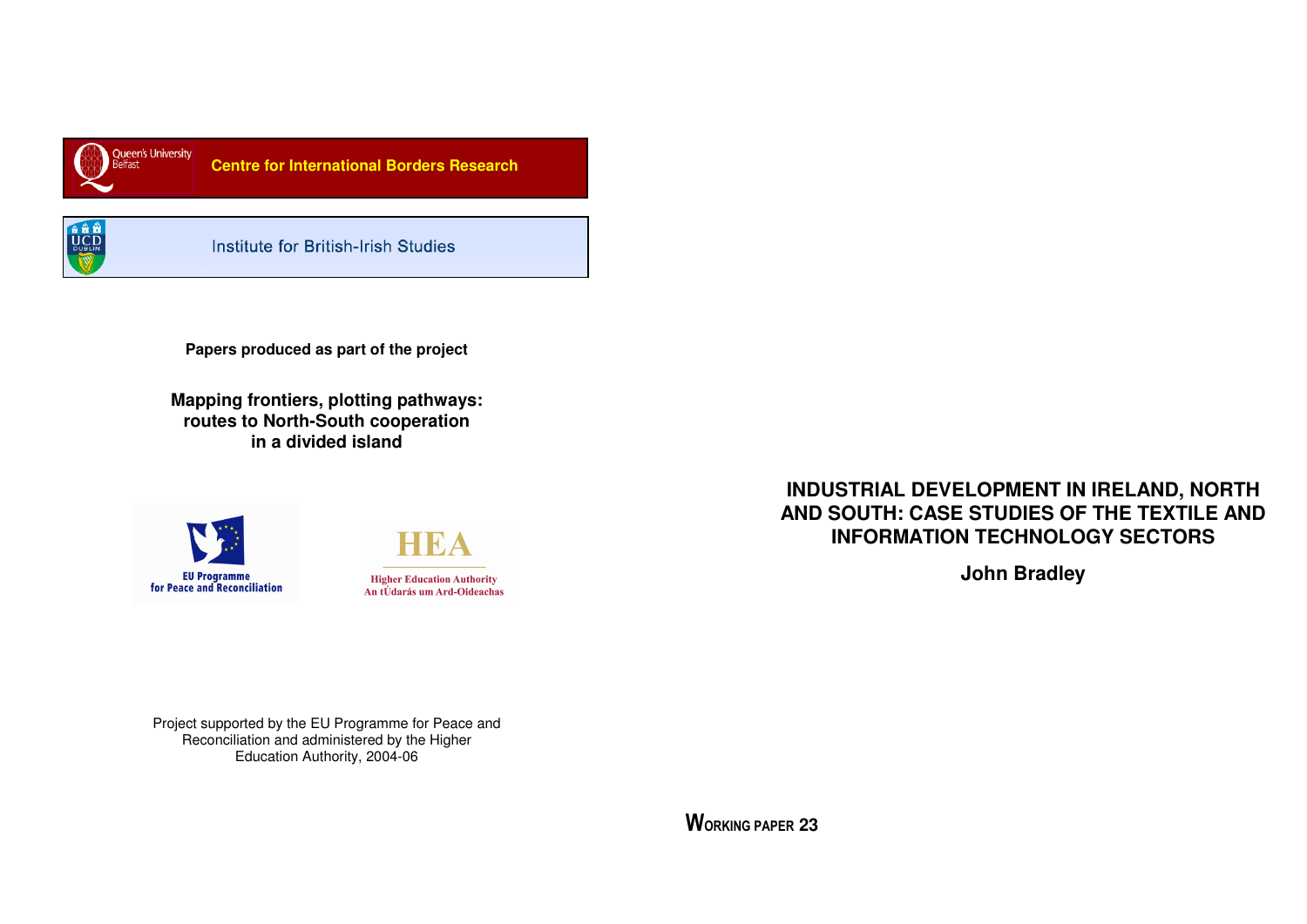# **INDUSTRIAL DEVELOPMENT IN IRELAND, NORTH AND SOUTH: CASE STUDIES OF THE TEXTILE AND INFORMATION TECHNOLOGY SECTORS**

**John Bradley** 

MFPP Working Papers No. 23, 2006

(also printed as IBIS working paper no. 73)

© the author, 2006

Mapping Frontiers, Plotting Pathways Working Paper No. 23, 2006

(also printed as IBIS working paper no. 73)

Institute for British-Irish Studies **Institute of Governance** University College Dublin Queen's University Belfast

Geary Institute for the Social Sciences Centre for International Borders Research

ISSN 1649-0304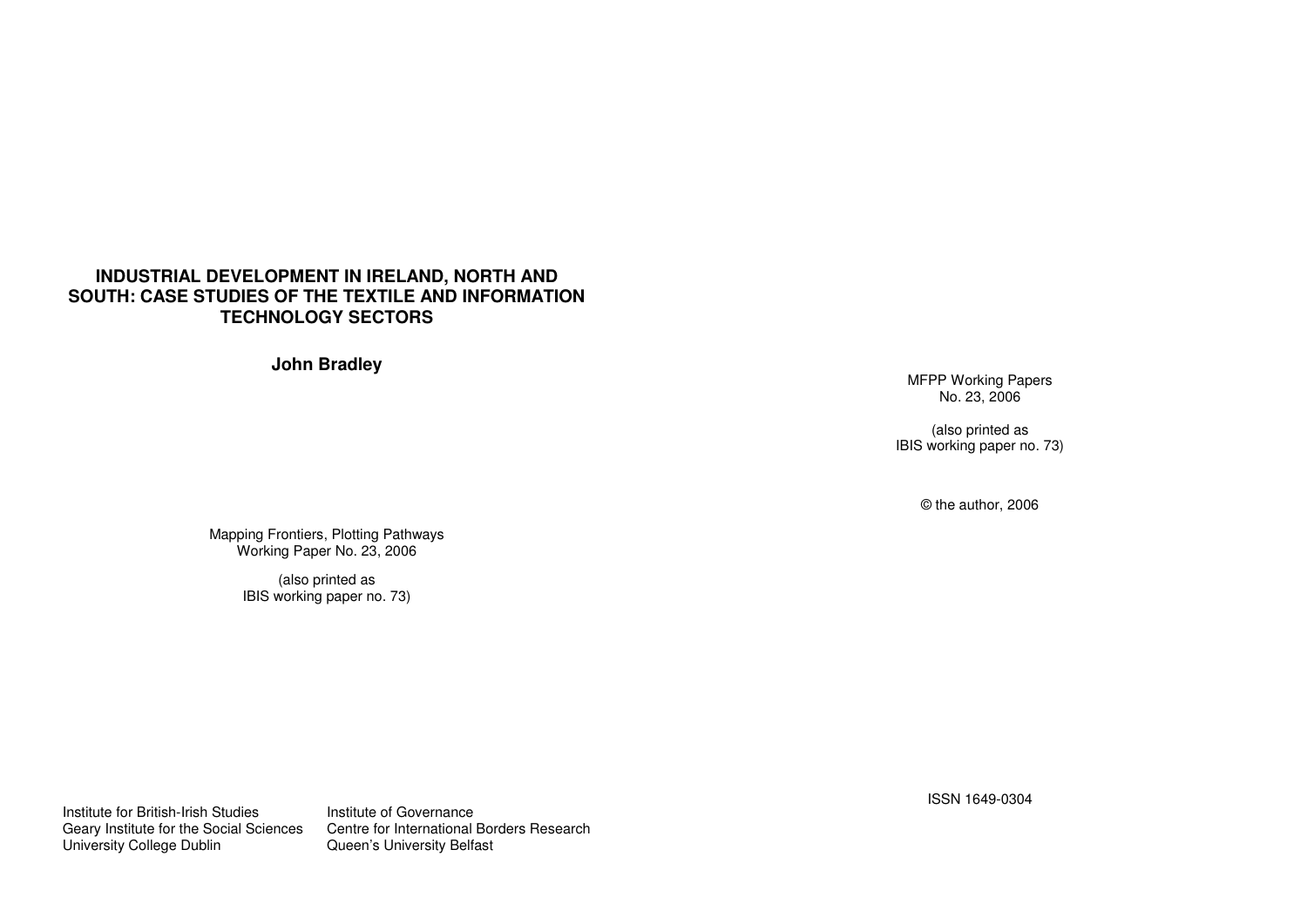### **BIOGRAPHICAL INFORMATION**

### **ABSTRACT**

# **INDUSTRIAL DEVELOPMENT IN IRELAND, NORTH AND SOUTH: CASE STUDIES OF THE TEXTILE AND INFORMATION TECHNOLOGY SECTORS**

This paper follows from another study, which showed that the industrial structures in the Republic and Northern Ireland are very different—the former with a cluster of modern high technology sectors, the latter retaining its nineteenth-century specialization in more traditional sectors. However, the most important dynamic promoting increased intra-EU trade in the single market of the EU is associated with inter-firm trade in similar product areas rather than trade in finished goods. This two-way trade cannot easily take place between North and South, given contrasting production structures. In this paper we explore the history and the nature of this dichotomy, using two case studies as illustrations: the clothing and textile sector, which is mainly a northern area of specialization, and the computer sector, a primary focus of specialization in the South. We suggest that both regions face challenges that could be used to promote North-South links on the island for the first time in modern history.

### **Publication information**

Paper produced as part of the programme Mapping frontiers, plotting pathways: routes to North-South cooperation in a divided island. The programme is funded by the Special EU Programmes Body through the Higher Education Authority over the period 2004-06.

**John Bradley** was formerly a Professor at the Economic and Social Research Institute in Dublin, and now works as an economic development consultant. His published research explores the impact of the single European market, structural funds, and economic and monetary union on the less developed peripheral states and regions of the European Union as well as the transition of former COMECON countries to EU membership. He has carried out a wide range of international consultancy assignments for the Irish and other governments, the European Commission and other international organizations.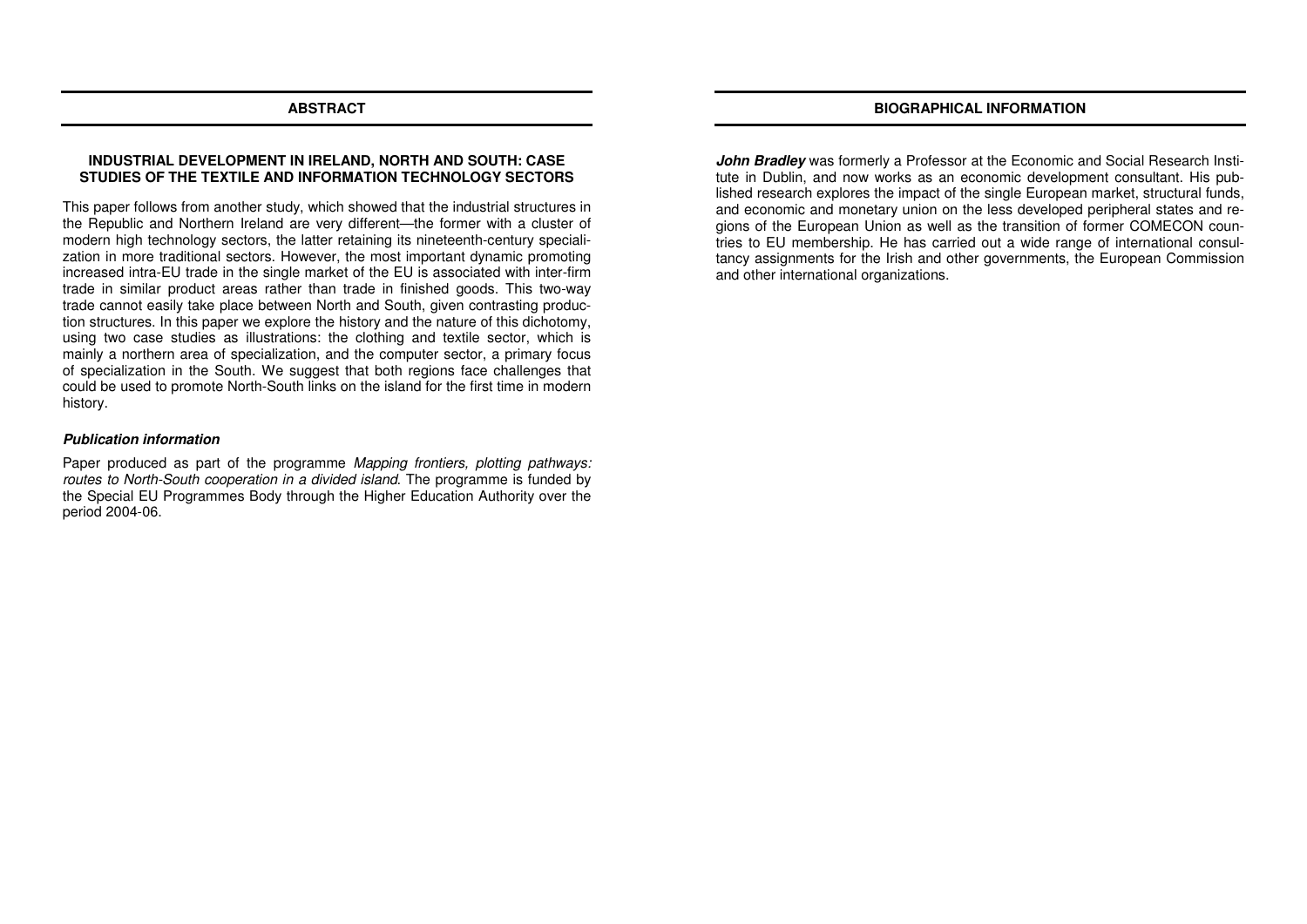# **INDUSTRIAL DEVELOPMENT IN IRELAND, NORTH AND SOUTH:CASE STUDIES OF THE TEXTILE AND INFORMATION TECHNOLOGY SECTORS**

**John Bradley** 

# **1. INTRODUCTION**

One of the characteristics of economic research on the island of Ireland is that it seldom presents comparisons and contrasts of the two regional economies at the level of very detailed sectors. In part, this is caused by the very different sectoral structure of manufacturing and services North and South. In the Republic, attention is focused on the modern, high-technology sectors of computers, software and pharmaceuticals, and with the exception of the food processing sector, the remaining sectors are small and attract far less attention. In Northern Ireland the sectoral portfolio of manufacturing and market services is still more traditional, and is less dominated by foreign ownership.<sup>1</sup>

In Bradley (2006) we gave a strategic overview of the two economies on the island of Ireland. In this paper we present two case studies of sectoral specialization on the island. After presenting a brief overview of the present areas of manufacturing specialization, we then examine a mature or declining sector (textiles and clothing). This sector remains dominant in Northern Ireland but has shrunk to a smaller mainly specialist—niche in the Republic. In the following section, a modern, high technology, sector—computers and related software—is examined. This sector has grown rapidly during the past decade and a half and has played a crucial role in driving national growth, modernization and development in the Republic, but plays a much more modest role in Northern Ireland.

At first sight, these case study sectors would appear to be at opposite ends of what Raymond Vernon has called the product life-cycle spectrum: textiles and clothing at the mature/declining stage, and computers and software at the introduction/growth stage (see Vernon, 1966 and Bradley, 2006 for further details). But appearances can be deceptive. For example, the Irish computer and software complex is narrowly focused on personal computers, components, peripherals and related software. As shall be discussed later, within this segment of the wider electronics and software industry, personal computers appear to be moving towards maturity. So, the case study can be used to reinterpret the product life-cycle framework more flexibly and apply it to niche products within a segment of manufacturing, where future vulnerability might arise because the technologies were not researched and developed in the Republic, but were merely produced and distributed to intermediate and end users.

### **2. MANUFACTURING PORTFOLIOS, NORTH AND SOUTH**

#### **2.1 Introduction**

In this section, attention is drawn to an important aspect of the nature of the portfolio imbalance in Northern Ireland manufacturing, namely the continued existence of a range of traditional labour-intensive sectors in an economy that should have divested itself of these sectors long ago. $<sup>2</sup>$  The performance, structural and market</sup> trend characteristics of the textiles and clothing sector of Northern Ireland are examined. Present proposals for addressing the problems are reviewed, and a range of possible future competitiveness strategies is explored.

While we attribute to the clothing/textiles sector many negative characteristics, it should be emphasized that even in the case of textiles and clothing the maturity and decline of the sector is neither inevitable nor irreversible. The example of the wellknown firm Benetton in northern Italy shows how, in stark contrast to Northern Ireland, a segment of the textiles and clothing sector was developed and transformed into a high productivity, high profit success story through a synthesis of process innovations and strategic marketing (Pinson and Tibrewala, 1996).

#### **2.2 Background to sectoral specialization on the island of Ireland**

It has been demonstrated that the textiles and clothing sectors were the largest component of manufacturing in Northern Ireland in the year 1924 (Bradley, 2006). In terms of output, they made up 54% in the North, but only 2.4% in the South. Over the intervening years, the sector declined in the North, and grew somewhat in the South. For example, in the years 1951, 1961 and 1967, immediately before and after the switch to outward policies in the Republic and immediately before the outbreak of civil unrest in Northern Ireland, the employment composition of manufacturing was as shown in table 1. By 1967, the textiles and clothing sector in the Republic had grown to just over 25% of total employment in manufacturing (its peak), while in Northern Ireland it had continued an inexorable decline to just under 42%.

Although simple matrix techniques can be used to examine portfolios of different businesses, attempts to translate these to the level of an entire country or regional manufacturing sector have not been very successful (McKiernan, 1992: 115-121). In table 2 an attempt at portfolio analysis for Northern Ireland is presented, while an analogous portfolio for the Republic is presented in table 3. Both refer to the period after the ceasefires but before the Belfast Agreement (1991-96 for Northern Ireland and 1991-1998 for the Republic).

<sup>&</sup>lt;sup>1</sup> We make a distinction between foreign ownership and external ownership. Many firms in Northern Ireland are branch plants of British firms, and are thus externally controlled (NIEC, 1992).

<sup>&</sup>lt;sup>2</sup> It could be held that a maior cost to the Northern Ireland economy of the period of civil unrest since 1968 was the slowing down of the normal forces of sectoral restructuring and renewal that operated much more vigorously in Britain and in Ireland. Continuing claims that Northern Ireland be treated as a special case merely prolongs the necessary changes.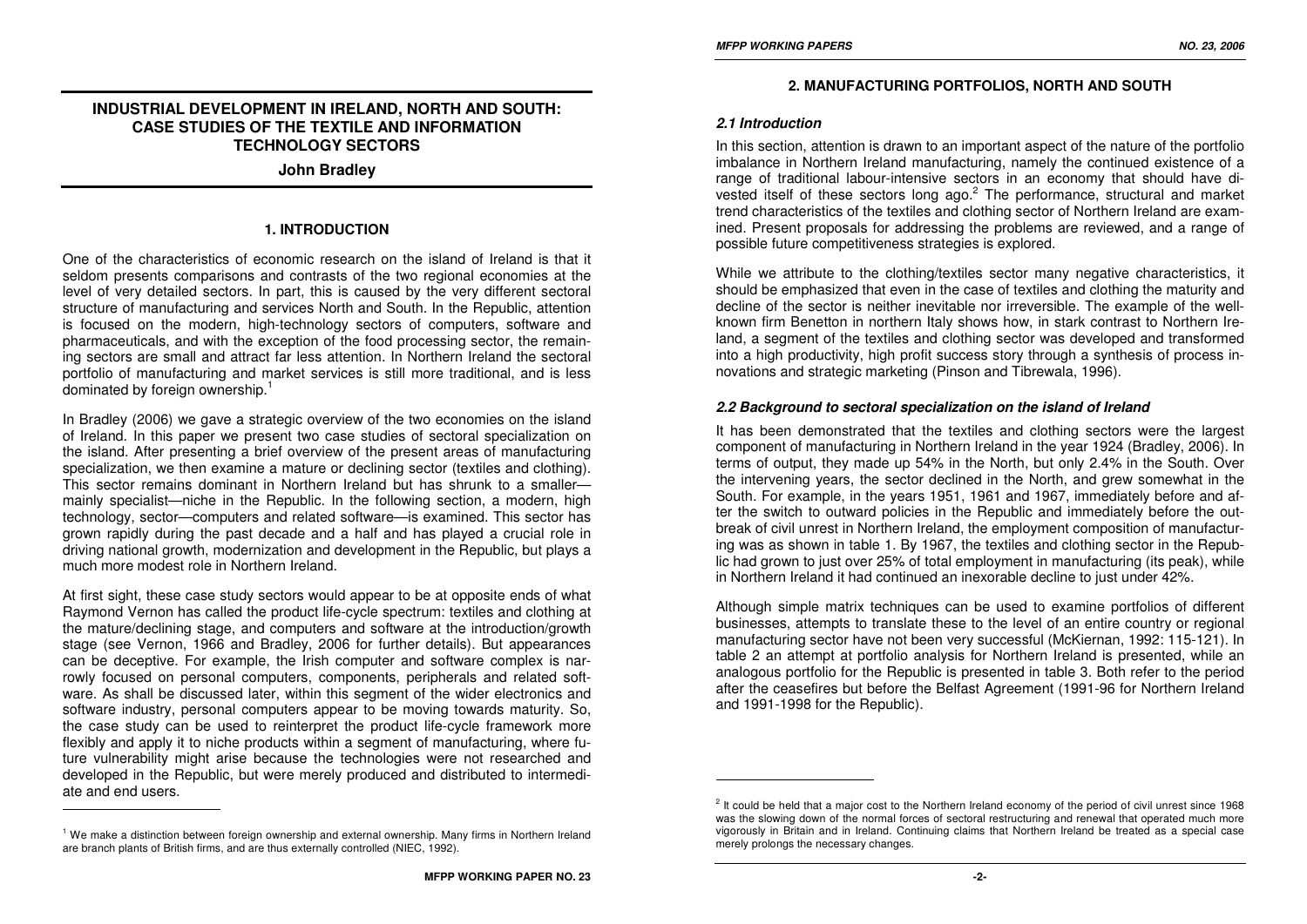|  |  | Table 1. Employment in Irish manufacturing after the second world war |  |  |
|--|--|-----------------------------------------------------------------------|--|--|
|--|--|-----------------------------------------------------------------------|--|--|

| 1951    |       |     | 1961   |      | 1967                                             |       |
|---------|-------|-----|--------|------|--------------------------------------------------|-------|
| numbers | %     |     |        | %    | numbers                                          | %     |
|         |       |     |        |      |                                                  |       |
| 70,658  | 39.9  |     | 47,965 | 29.3 | 42,412                                           | 26.5  |
| 27,025  | 15.3  |     | 23,820 | 14.5 | 21,959                                           | 13.7  |
| 43,461  | 24.5  |     | 51,508 | 31.4 | 49,260                                           | 30.8  |
| 20,802  | 11.7  |     | 25,195 | 15.4 | 26,191                                           | 16.4  |
| 3,143   | 1.8   |     | 4,173  | 2.5  | 4,243                                            | 2.7   |
| 3,926   |       |     | 2,653  |      | 3,252                                            | 2.0   |
| 4,500   | 2.5   |     | 4,954  | 3.0  | 5,404                                            | 3.4   |
| 3,631   | 2.0   |     | 3,612  | 2.2  | 7,081                                            | 4.4   |
| 177,146 | 100.0 |     |        |      | 159,802                                          | 100.0 |
|         |       |     |        |      |                                                  |       |
| 9,535   | 6.8   |     | 15,394 | 9.8  | 15,504                                           | 8.7   |
| 28,092  | 20.0  |     | 27,808 | 17.6 | 29,729                                           | 16.7  |
| 18,019  | 12.8  |     | 26,407 | 16.8 | 33,014                                           | 18.6  |
| 42,038  | 30.0  |     | 46,317 | 29.4 | 50,668                                           | 28.5  |
| 5,029   | 3.6   |     | 6,030  | 3.8  | 7,995                                            | 4.5   |
| 8,766   | 6.2   |     | 6,963  | 4.4  | 7,726                                            | 4.4   |
| 12,343  | 8.8   |     | 14,696 | 9.3  | 15,156                                           | 8.5   |
| 16,461  | 11.7  |     | 14,007 | 8.9  | 17,776                                           | 10.0  |
| 140,283 | 100.0 |     |        |      | 177,568                                          | 100.0 |
|         |       | 2.2 |        |      | numbers<br>1.6<br>163,880 100.0<br>157,622 100.0 |       |

Source: Report on the census of production for Northern Ireland; Census of industrial production (various years)

Taking Northern Ireland first, the key characteristics of the portfolio of manufacturing sectors from table 2 are as follows:

- 1. Food processing was the predominant sector in terms of output share (31%), but only second in terms of employment share (19%). In terms of average annual growth over the five-year period 1991-96, it was stagnant in real terms.
- 2. Textiles and clothing had the second largest output share (13%), but the largest employment share (23%), characterizing it as having very low productivity. Average annual real growth was only about 4%, and possibly lower, since price competition is very strong in the sector (see below).
- 3. Electrical and optical goods are the third largest sector in terms of output (9.4%), and fourth in terms of employment share (9.2%). This is also a very high growth sector (about 14% per year in real terms). The characteristics of transport equipment are very similar.
- 4. For all the other sectors, both output and employment shares are small, and range from a high of 7.6 to a low of 1.9%, with real growth rates clustering closely about the average of 4% per year.

#### **Table 2. Sectoral portfolio in Northern Ireland manufacturing, 1996**

|                                          | Gross output<br>1996<br>1996<br>1991<br>growth |       |       | Employment,<br>1996 |         |       |
|------------------------------------------|------------------------------------------------|-------|-------|---------------------|---------|-------|
|                                          | £m.                                            | %     | £m.   | 1991-96             | No.     | %     |
| Food, drink & tobacco                    | 2,726                                          | 30.9  | 2,390 | 2.7                 | 19.370  | 19.0  |
| Textiles, clothing & leather             | 1,167                                          | 13.2  | 849   | 6.6                 | 23,800  | 23.4  |
| Electrical & optical equipment           | 829                                            | 9.4   | 384   | 16.6                | 9,330   | 9.2   |
| Transport equipment                      | 742                                            | 8.4   | 652   | 2.6                 | 10,810  | 10.6  |
| Other machinery & equipment              | 671                                            | 7.6   | 328   | 15.4                | 6,850   | 6.7   |
| Chemicals & man-made fibres              | 600                                            | 6.8   | 450   | 5.9                 | 3,620   | 3.6   |
| Rubber & plastics                        | 502                                            | 5.7   | 319   | 9.5                 | 6,280   | 6.2   |
| Paper & printing                         | 440                                            | 5.0   | 297   | 8.2                 | 6,400   | 6.3   |
| Other non-metallic mineral products      | 364                                            | 4.1   | 256   | 7.3                 | 4,360   | 4.3   |
| Basic metals & fabricated metal products | 330                                            | 3.7   | 221   | 8.3                 | 5.140   | 5.0   |
| Wood & wood products                     | 286                                            | 3.2   | 192   | 8.3                 | 2,750   | 2.7   |
| Other manufacturing n.e.s.               | 167                                            | 1.9   | 113   | 8.1                 | 3,180   | 3.1   |
| Total                                    | 8.824                                          | 100.0 | 6,338 | 6.8                 | 101.890 | 100.0 |

Note: Average annual inflation rate of UK manufacturing output (1991-96) = 2.65%

Source: Northern Ireland Sales and Exports, various issues

Turning to the Republic, the key characteristics of the portfolio of manufacturing sectors (table 3) are very different from Northern Ireland, and are as follows:

- 1. Electrical and optical equipment is the predominant sector in terms of output share (29%), and in terms of employment share (25%). In terms of average annual growth over the seven year period 1991-98, it experienced very high real growth of 18%.
- 2. Chemicals (including pharmaceuticals) and man-made fibres had the second largest output share (24%), but a much lower employment share (9%), characterizing it as having low productivity. This was also a very high growth sector (about 21% per year in real terms).
- 3. Food processing had the third largest sector in terms of output (21.4 per 2.5% per year in real terms).
- 4. The only other sector with double digit output share was paper and printing (including publishing), with output share of 10.4% and employment share of 9.6%. This is also a very high growth sector (21% per year in real terms). Much of the output of the software sector is classified here, including computer manuals and CD-ROMS.
- 5. For all the other sectors, both output and employment shares are very small, and range from a high of 2.7 to a low of 1%, with real growth rates somewhat lower than the average of 11% per year.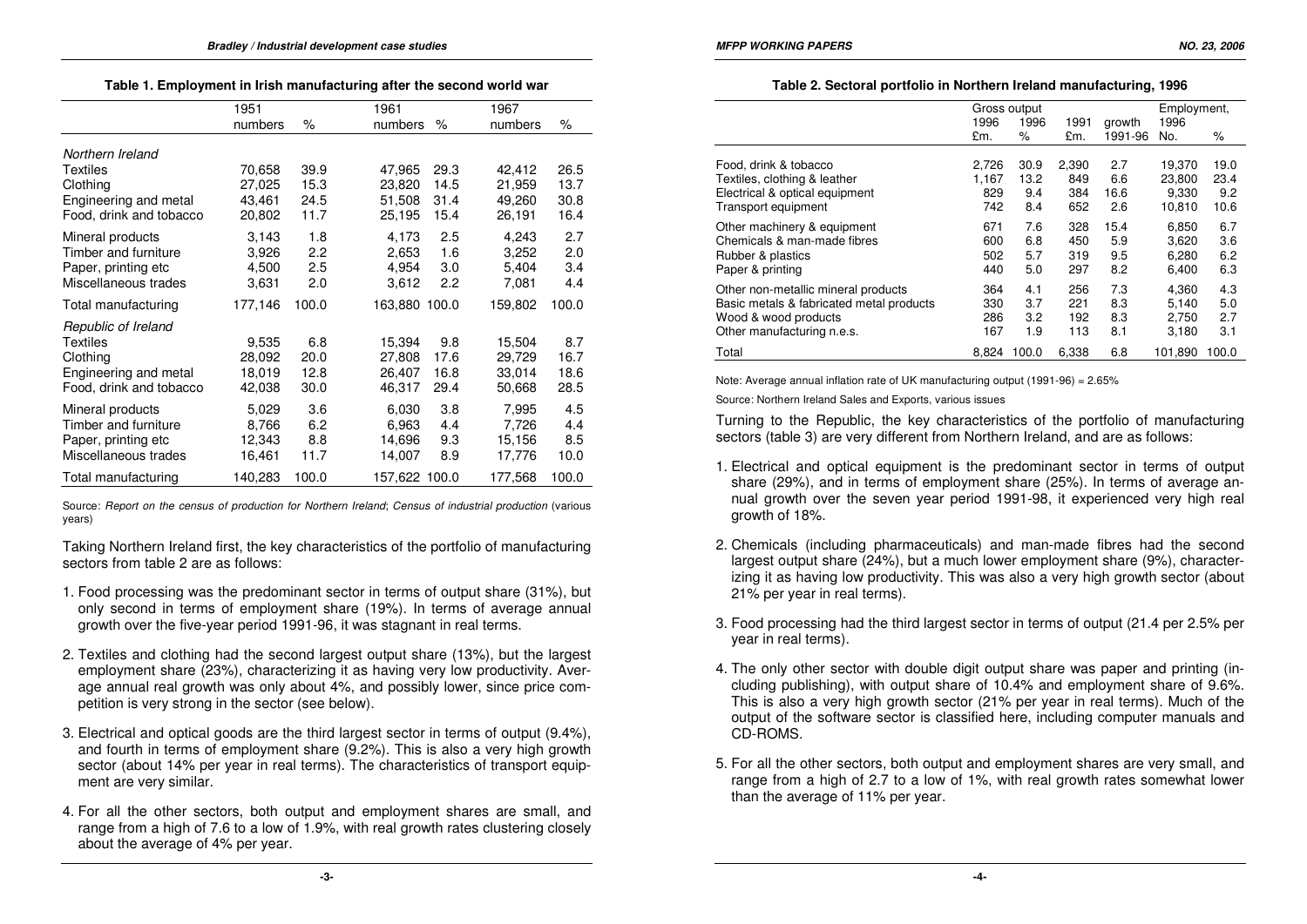|                                          | Gross output |              |       | Employment, |        |       |
|------------------------------------------|--------------|--------------|-------|-------------|--------|-------|
|                                          | 1998         | 1998<br>1991 |       | growth      | 1998   |       |
|                                          | £m.          | %            | £m.   | 1991-98     | No.    | %     |
| Food, drink & tobacco                    | 10381        | 21.4         | 7807  | 4.2         | 47113  | 19.5  |
| Textiles, clothing & leather             | 777          | 1.6          | 808   | $-0.6$      | 15564  | 6.4   |
| Electrical & optical equipment           | 13831        | 28.6         | 3848  | 20.1        | 60127  | 24.8  |
| Transport equipment                      | 749          | 1.5          | 406   | 9.1         | 7464   | 3.1   |
| Other machinery & equipment              | 1196         | 2.5          | 732   | 7.3         | 14668  | 6.1   |
| Chemicals & man-made fibres              | 11728        | 24.2         | 2685  | 23.4        | 21415  | 8.8   |
| Rubber & plastics                        | 855          | 1.8          | 515   | 7.5         | 10476  | 4.3   |
| Paper & printing                         | 5018         | 10.4         | 1645  | 17.3        | 23260  | 9.6   |
| Other non-metallic mineral products      | 917          | 1.9          | 582   | 6.7         | 9977   | 4.1   |
| Basic metals & fabricated metal products | 1301         | 2.7          | 869   | 5.9         | 14960  | 6.2   |
| Wood & wood products                     | 469          | 1.0          | 230   | 10.7        | 5016   | 2.1   |
| Other manufacturing n.e.s.               | 1207         | 2.5          | 771   | 6.6         | 12164  | 5.0   |
| Total                                    | 48429        | 100.0        | 20127 | 13.4        | 242204 | 100.0 |

Note: Average annual inflation rate of manufacturing output (1991-98) = 1.86%

Source: Census of Industrial Production, 1991 and 1998

In summary, both regions of the island of Ireland display manufacturing portfolios that are heavily concentrated. In the case of Northern Ireland at the time of the negotiation of the Belfast Agreement, the two largest sectors were food processing and textiles and clothing, both of which experienced very slow real growth. There was also significant specialization in a high growth sector, electrical and optical equipment. In the case of the Republic, the predominant specialization was in two very high growth high technology sectors (electrical and optical, and chemicals) and one traditional (but quite capital intensive) slow growth sector, food processing.

#### **Table 4. Industrial concentration by sector, 2000**

| Sector                                      |                        | Gross output share  |                                 | <b>Employment share</b> |
|---------------------------------------------|------------------------|---------------------|---------------------------------|-------------------------|
|                                             | Republic of<br>Ireland | Northern<br>Ireland | Republic of Northern<br>Ireland | Ireland                 |
| Electrical & optical equipment              | 33.8                   | 19.5                | 27.0                            | 11.1                    |
| Chemicals & chemical products               | 26.3                   | 4.4                 | 9.1                             | 3.6                     |
| Food, beverages, tobacco                    | 17.2                   | 29.6                | 18.8                            | 19.4                    |
| Paper, paper products, publishing, printing | 10.8                   | 4.1                 | 9.3                             | 6.4                     |
| Metal & metal products                      | 2.2                    | 4.9                 | 6.6                             | 7.2                     |
| Other manufacturing                         | 1.9                    | 3.1                 | 4.5                             | 4.0                     |
| Machinery & equipment                       | 1.8                    | 5.8                 | 5.6                             | 6.7                     |
| Non-metallic mineral products               | 1.6                    | 4.2                 | 4.4                             | 5.7                     |
| Rubber & plastic products                   | 1.4                    | 5.2                 | 4.2                             | 7.0                     |
| Transport equipment                         | 1.2                    | 8.4                 | 3.8                             | 13.0                    |
| Textiles, textile products, leather         | 0.9                    | 7.6                 | 4.3                             | 13.0                    |
| Wood & wood products                        | 0.9                    | 3.3                 | 2.4                             | 2.9                     |

Source: InterTradeIreland, 2004.

This form of sectoral concentration was continued, and table shows the harmonized data published by InterTradeIreland for the year 2000.

### **3. CASE STUDY: THE NORTHERN IRELAND TEXTILES AND CLOTHING SECTORS**

#### **3.1 Introduction**

In designing strategic industrial policy in Northern Ireland, the clothing and textiles sector poses a major challenge. Although in continual decline, its rate of decline has undoubtedly been slowed by the use of large-scale grant aid to prop up ailing firms whose collapse would have destabilized an economy that was already under siege as a result of civil unrest. In other words, it proved very difficult to attract more modern industries to replace any employment loss from the decline of the traditional specialization in clothing and textiles. But, unfortunately, the sector itself failed to modernize in a way that might have preserved it from further erosion of competitive advantage.

As part of a recent review of industrial strategy in Northern Ireland—Strategy 2010—a sectoral working group was set up to examine the textiles and clothing sector (CTWG, 1998). The report examined the underlying structure and characteristics of the sector and attempted to formulate policy recommendations that would preserve a role for it within the future of manufacturing.

The sector is defined as being made up of business activities involving yarns, fibres, threads, fabric garments, carpets, household furnishings and industrial textiles (CTWG, 1998: 9-10). It consists of a small number of very large public corporations (the top eight of which are mostly British owned and account for almost half of total employment in the sector), and a large number of small, mostly family-owned and run businesses. The sector employs about 23,000 people (about a quarter of total employment in northern manufacturing), down from a peak of 70,000 in 1945. Employment is split roughly equally between textiles (10,500) and clothing (12,500).

Production rose in Northern Ireland, but fell in the UK as a whole, in the Republic and in the EU as a whole. But although northern productivity increased by about 2.6% each year, profit margins declined from £2,300 per employee in 1993 to £1,600 per employee in 1996 (CTWG, 1998: 21). This represents the lowest level of profitability per employee of any Northern Ireland manufacturing sector, reflecting its high labour intensity.

#### **Table 5: Performance in the EU Textiles and clothing Industries, 1990-97**

|                | Northern<br>Ireland | UK  | Republic of<br>Ireland | EU     |
|----------------|---------------------|-----|------------------------|--------|
| Production (%) | 10                  | -13 | -9                     | $-5.4$ |
| Employment (%) | -8                  | -20 | $-12$                  | $-17$  |

Source: CTWG, 1998: 21.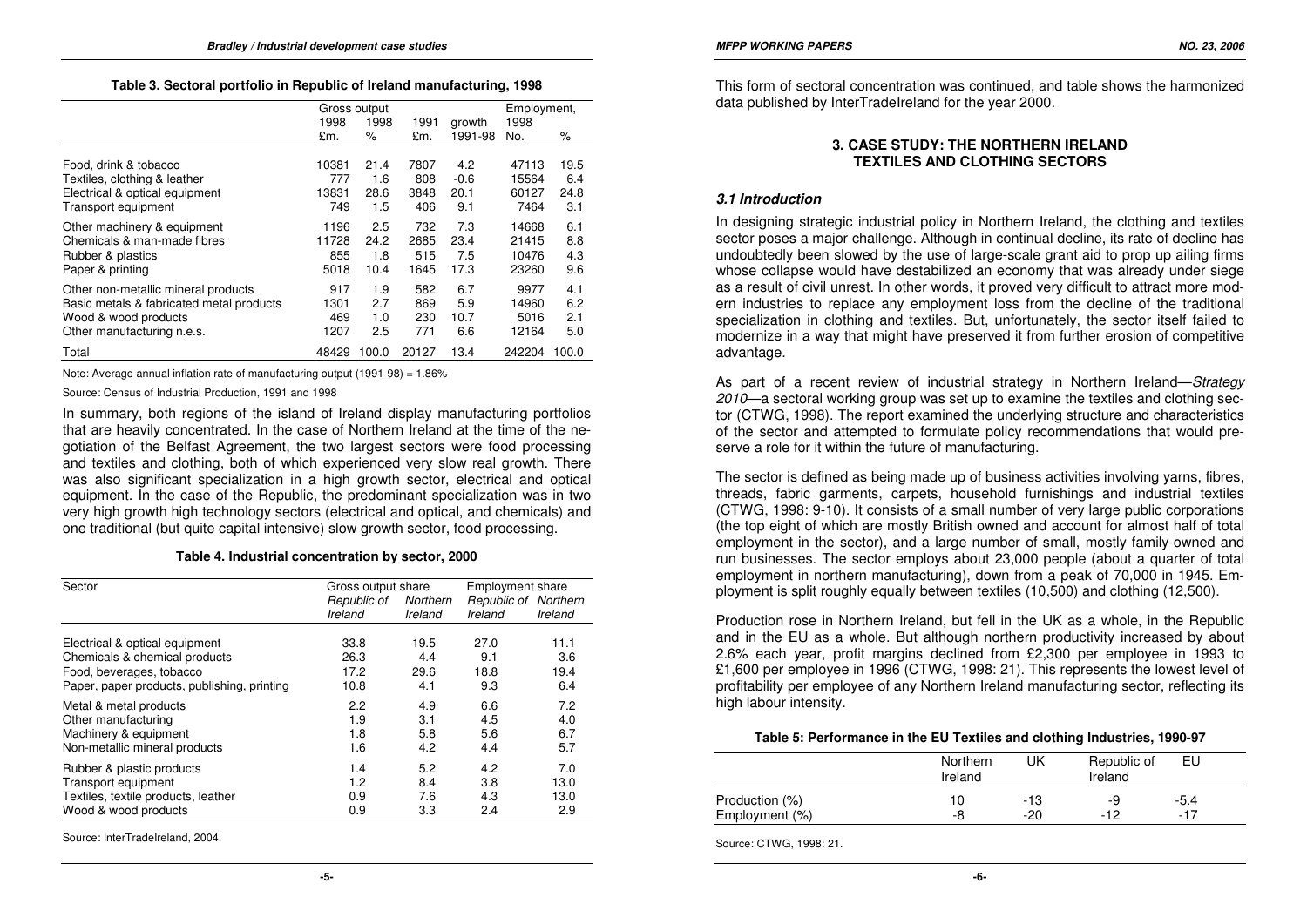### **Table 6: Destination of exports of textiles and clothing from Northern Ireland, 1996**

| Country             | Percentage of exports |
|---------------------|-----------------------|
| Republic of Ireland | 32                    |
| Asia                | 10                    |
| <b>USA</b>          | 10                    |
| France              | 6                     |
| Germany             | 5                     |
| Miscellaneous       | 39                    |

Source: CTWG, 1998: 22

The sector is mainly oriented to external sales. $3$  In 1996, 92% of output was sold outside Northern Ireland, of which three quarters went to Britain. The main export destinations for the remaining one quarter of external sales are shown in table 6.

### **3.2 Structure of textiles and clothing sub-sectors in Northern Ireland**

The textile and clothing sub-sectors are further segmented, as shown in tables 7 (textiles) and 8 (clothing). The carpet sub-sector is concentrated in a small number of firms, and is the largest segment in the sector. The remainder is divided fairly evenly over six remaining segments, with household textiles (table linen, furnishing fabric) making up the smallest segment in terms of turnover (7%) but double that as a share of employment (13%). Very few Northern Ireland companies operate in the area of technical textiles, the main company being Dupont (Lycra and Kevlar).

The largest subsector of clothing is hosiery/lingerie (about a quarter of turnover and of employment), but is made up of a range of other garments. What is interesting about this sub-sector is the nature of its relationship with its main customers. Nearly 58% of the workforce in the clothing sub-sector is employed on long-term supply contracts to Marks & Spencer. A further 21% works on other non-branded supply contracts, with 19% on branded goods. An insignificant proportion (about 2%) is employed on "cut, make and trim" operations. The firms working on the Marks & Spencer supply contracts tend to be large. The rest tend to be small.

#### **Table 7. Northern Ireland textile sector, by segment, 1996 (percent)**

| Segment                 | Employment | Turnover |  |
|-------------------------|------------|----------|--|
| Carpets                 | 29         | 39       |  |
| Threads, braids, twines | 12         | 16       |  |
| Weaving                 | 10         | 12       |  |
| Spinning                | 18         | 10       |  |
| Household textiles      | 13         |          |  |
| Dyeing and finishing    |            | 4        |  |
| Miscellaneous           | 11         | 12       |  |

Source: CTWG, 1998: 10

| Garment type          | Employment | Turnover |  |
|-----------------------|------------|----------|--|
| Hosiery / lingerie    | 25         | 24       |  |
| Men's outerwear       | 17         | 15       |  |
| <b>Shirts</b>         | 18         | 14       |  |
| Children's wear       | 10         | 11       |  |
| Jeans / leisurewear   | 5          | 13       |  |
| Ladieswear            | 10         | 9        |  |
| Nightwear             |            | 8        |  |
| Protective / workwear | 3          | 2        |  |
| Other                 | 5          |          |  |

Source: CTWG, 1998: 11

# **3.3 Market trends in textiles and clothing**

The sector has moved through fairly distinctive trends during recent decades (CTWG, 1998: 13-14). The 1970s were characterized by buoyant mass-market demand for high quality goods, and required capital-intensive techniques, long production runs and strong vertical links in the industry. The 1980s were a period of erratic demand where the market became increasingly dominated by competition between the major UK retailers. Consumer tastes tended to become fashion oriented and segmented. Suppliers needed to be able to respond quickly to fickle changes in tastes and the knock-on fluctuation in demand forced changes on production techniques. During the 1990s, quick response capabilities assumed an even greater importance, and the larger Northern Ireland firms formed close strategic alliances with UK retail chains, particularly Marks & Spencer. This led to mergers and rationalizations in the sector.

The sector is likely to face even more daunting challenges. An immediate problem is the decline in the fortunes of Marks & Spencer, whose supply contracts in Northern Ireland support almost 60% of employment. Changing lifestyle characteristics of consumers will generate many opportunities for innovation and branding of high margin products. But the sector does not appear to be well positioned to respond to such demands, since it has functioned mainly as a supply contractor, where design and market research functions have been carried out by retail chains like Marks & Spencer.

Service requirements are also becoming ever more demanding, with continual renewal of styles rather than traditional seasons, requiring a radical shortening of supply response capability. However, if the sector continues to operate supply contracts to major UK retail chains, there is a risk that any competitive advantage possessed by the Northern Ireland clothing sector could be eroded by much lower production costs in Central Europe, North Africa and East Asia, where advances in communications technologies and low transport costs could overcome the Northern Ireland advantage of closeness to the UK market. More seriously, the northern textiles and clothing sector can no longer compete as a low cost producer without

<sup>&</sup>lt;sup>3</sup> Note that "external sales" from Northern Ireland are defined as sales outside Northern Ireland itself; "exports", on the other hand, are sales outside the UK.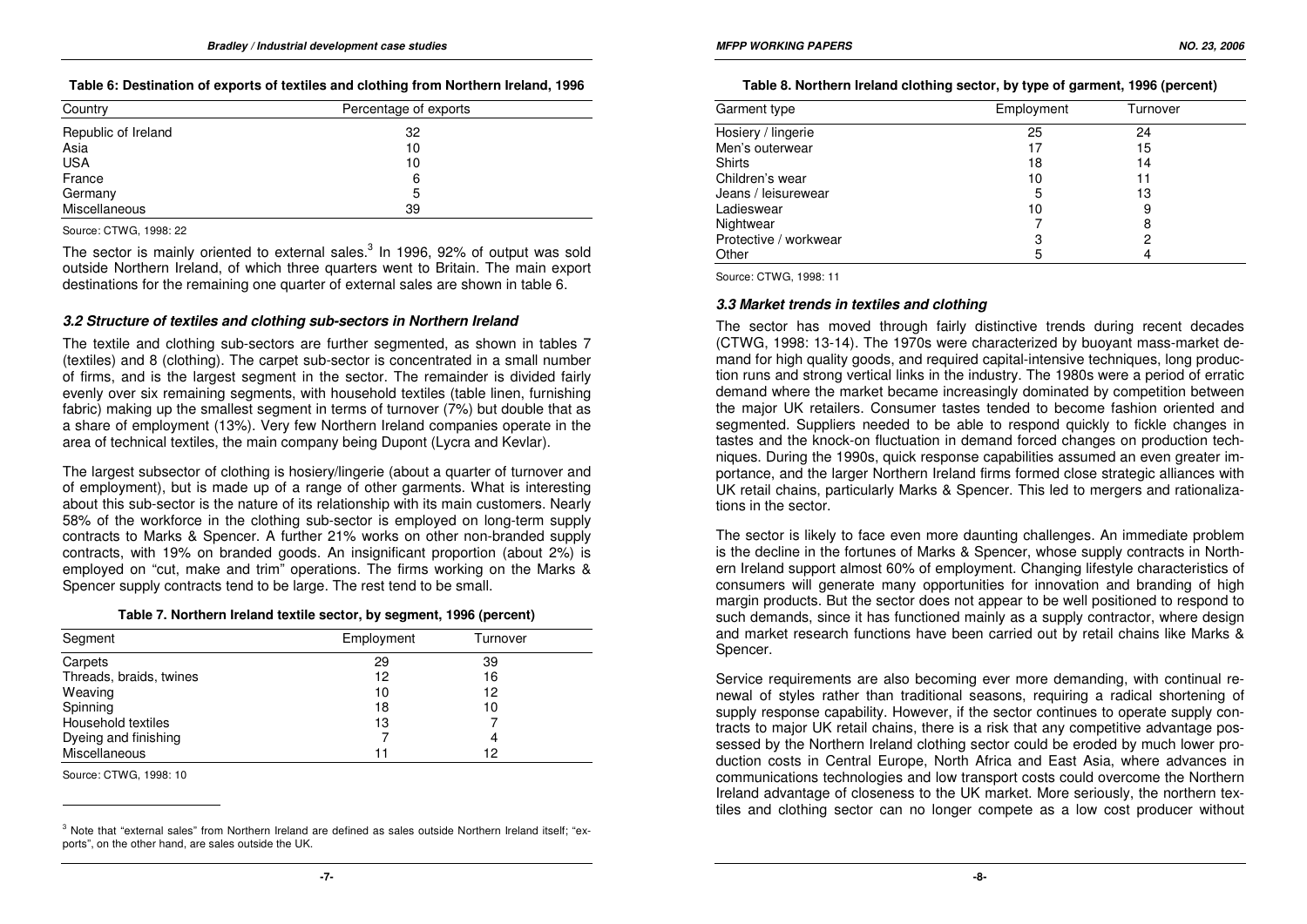massive capital investment.<sup>4</sup> Furthermore, the phasing out of the Multi-Fibre Agreement—which had served to protect EU producers from low cost competition has made the EU and UK markets even more competitive. An alternative strategy to carry out high added-value design and marketing activities locally and outsource production to low-cost countries, might be feasible, but is likely to place severe strains on the level of technical and marketing expertise.

### **3.4 Future competitiveness strategies**

 The textile and clothing industry has many of the characteristics of a mature or declining sector. In the absence of exceptional characteristics (such as displayed by a firm such as Benetton in northern Italy), the product life-cycle framework of Vernon (see above) would suggest that the sector has very limited options in its present form. Far from displaying any exceptional capabilities, the competitiveness of the Northern Ireland textiles and clothing sector has been deteriorating for many decades. There are only a few large firms that can benefit from scale economies in pursuing low cost competitive strategies. Local design capabilities were never very strong at any time, but in recent decades have been neglected as the large firms engaged in supply contracts with UK retail chains. Wage costs have been driven up to UK levels, and a relatively low rate of productivity growth has resulted in high unit labour costs. The availability of high rates of subsidy has served to prop up an otherwise ailing sector and reduce the urgency for rationalization, change and renewal.<sup>5</sup> Finally, the declining nature of the sector precludes any major role for in ward foreign direct investment, which is more likely to seek out lower cost labour in the less developed periphery of the east or south of the EU, or in Asia.

In light of the large size of the textiles and clothing sector in Northern Ireland, it is surprising that the major review of industrial strategy—Strategy 2010—came up with such unfocused proposals (Strategy 2010, 1999: 92-94). For example, positive aspects of the sector were identified as including strong family firms with professional management, although this has not generated much new thinking or innovation over the past decades. The close partnership with UK retailers was also identified as a strength, an assertion that is open to question (see above). The "flexible, young workforce" is also counted as a strength, although the sector is well known for its low skills and lack of innovation. Negative aspects of the sector are well known, and include low cost competition from Eastern Europe, Asia and North Africa, low levels of research and development, over-dependence on a small number of UK multiples, and a "poor image". It is suggested that growth in the sector is only likely to be achieved: "by building an international reputation for excellence and specific addedvalue products or services" (Strategy 2010, 1999: 94). But how is this to be achieved?

|  |  | Table 9. Strategies for declining businesses |
|--|--|----------------------------------------------|
|  |  |                                              |

|                                                | Has competitive strengths for<br>remaining demand pockets | Lacks competitive strengths for<br>remaining demand pockets |
|------------------------------------------------|-----------------------------------------------------------|-------------------------------------------------------------|
| Favourable industry<br>structure for decline   | Leadership or niche                                       | Harvest or divest quickly                                   |
| Unfavourable industry<br>structure for decline | Niche or harvest                                          | Divest quickly                                              |

Source: Harrigan and Porter (1998): 114

There are appropriate end-game strategies for such declining sectors (Harrigan and Porter, 1998). The conventional strategy for a declining sector suggested by portfolio matrices has been to "harvest"—to cease any significant investment activity, maximize cash flow, and eventually divest. This was the strategy followed in the Republic, and has led to the decline in importance of textiles and clothing to an insignificant niche (see table 3 above). However, Harrigan and Porter suggest a less one-dimensional approach to strategy for declining businesses, illustrated in figure1.

- 1. A market share leadership strategy is one where a company attempts to reap above-average profitability by becoming one of the few companies remaining in the industry. Leadership permits more control over the process of decline, but does not reverse it. The tactics of achieving a position of leadership include ensuring that other companies retire more rapidly from the industry; perhaps by reducing their exit barriers or by raising the stakes and forcing competitors to reinvest.
- 2. The objective of a *niche* strategy is to identify a segment of the declining industry that is likely to maintain stable demand or decay more slowly, but which permits high returns to be made.
- 3. In a *harvest* strategy, management tries to get the highest cash flow it can from the business, while undergoing a controlled disinvestments.
- 4. Finally, a quick divestment strategy is one where the company is sold in the early stages of decline. Divesting quickly will force a company to confront its own exit barriers, such as its customer relationships and corporate interdependencies.

In table 9 a distinction is made between a favourable and unfavourable industry structure for decline. A favourable structure is characterized by low demand uncertainty, low exit barriers, and fragmented rivalry. An unfavourable structure is characterized by high demand uncertainty, high exit barriers, and conditions leading to volatile end-game rivalry.

Although table 9 is designed from an industry perspective, it offers useful insights even in the case of a whole sector in a region like Northern Ireland. The Northern Ireland textiles and clothing sector would appear to have competitive strengths in

<sup>4</sup> Hourly wage costs in textiles (measured in US dollars) for Northern Ireland are in the region of \$13, slightly higher than in the Republic (\$11) but considerably lower than Germany (\$21). However, the figure for Turkey is \$2.5, the Czech Republic \$2, Morocco \$1.9 and Bangladesh \$0.4. Hourly wage costs in clothing tend to be lower than in textiles in Northern Ireland (\$9) but are also relatively lower in a wide range of less developed countries, such as Romania, \$1 (CTWG, 1998: 71-72).

<sup>5</sup> The average rate of regional preferential assistance to all industry in 1996 was 5% of manufacturing GDP in Northern Ireland, but only 1.8% in Wales, 1.1% in Scotland and 0.1% in England.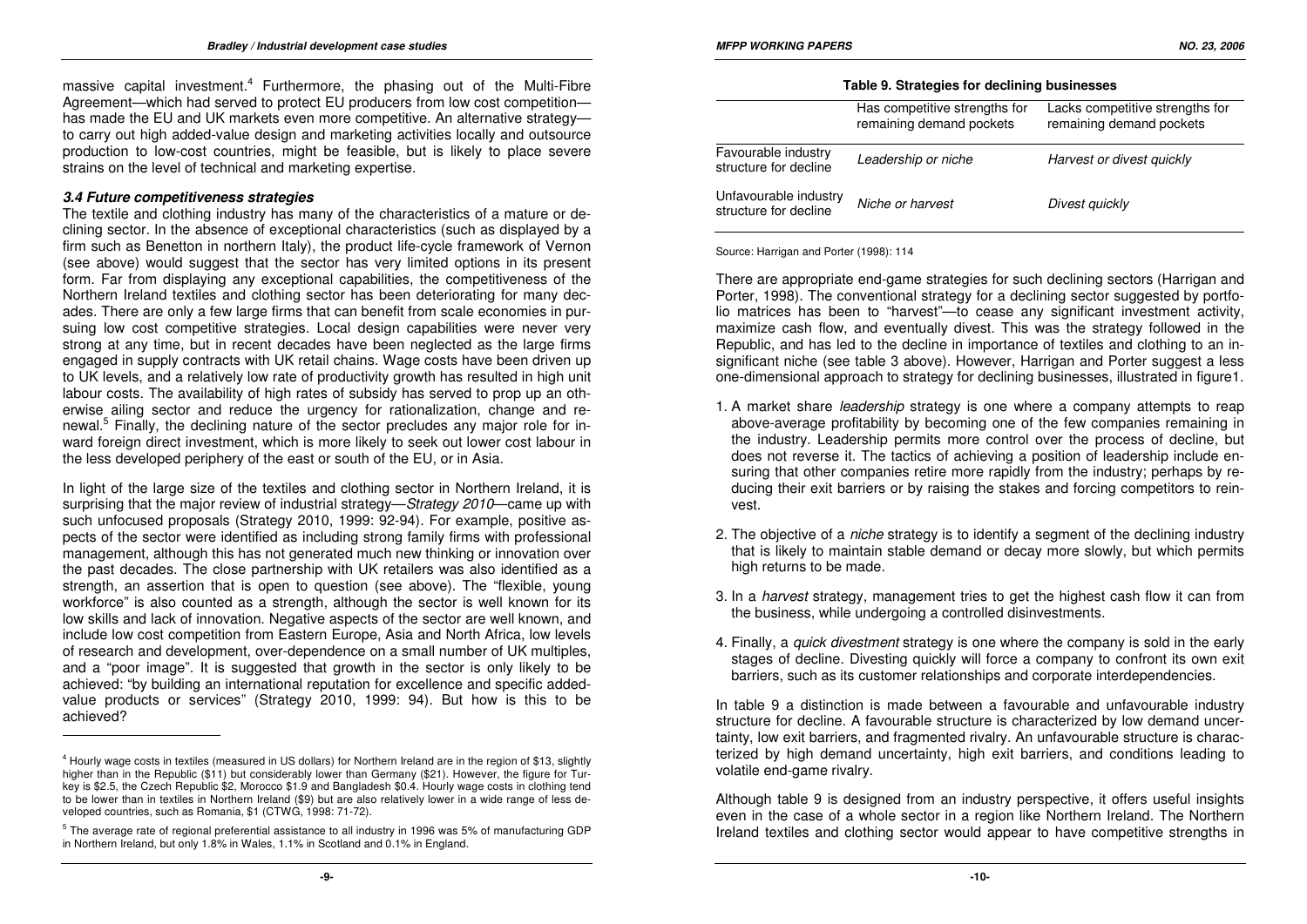certain demand pockets and the structure of the industry appears favourable, suggesting a niche or leadership strategy. The strategy recommendations made by CTWG (1998: 27-42) appear to suggest moving in that direction. Examples include a continuation of the policy of acting as high quality, low cost suppliers to UK and US retail chains; the development of customized products and services; the development of a range of branded products, perhaps in association with the fashion niche in the Republic; and specialization in a range of technical textile products. A crucial role for government policy is identified, in terms of support for innovation, design, marketing and training.

# **3.5 Summary**

Attention has been drawn to the nature of the portfolio imbalance in Northern Ireland manufacturing. While there is some justification of the continued large size of the food processing sector—since the agriculture sector is the largest, in relative terms, of all 11 UK standard regions—the enduring dominance of the textiles and Clothing sector is more difficult to explain. Economic logic points clearly to the need to get out of this sector, since the comparative advantage of a high wage region like Northern Ireland is weak at best, and non-existent at worst. The performance, structural and market trend characteristics of the textiles and clothing sector have also been examined, further reinforcing its declining nature. Proposals for addressing the problems as contained in Strategy 2010 policy review appear to be pious aspirations rather than rational, implementable strategy. The range of possible future competitiveness strategies are not appealing, and include at best *leadership* or *niche*, and at worst, quick divestment. The future of Northern Ireland manufacturing almost certainly lies elsewhere, and not in textiles and clothing. In the next section we turn to the issues that arise in building and sustaining a fast-growing, high technology sector, a challenge that still faces policy makers in Northern Ireland.

# **4. CASE STUDY: THE IRISH ELECTRONICS AND SOFTWARE SECTORS**

#### **4.1 Introduction**

As was apparent in table 3 above, there is much more going on in the manufacturing sector in the Republic than computers and software. But the computer-related sector and the pharmaceutical sector are at the heart of the recent rapid growth and development of the economy, and provides a useful way to examine the ability of Irish development agencies to design and implement strategies to attract inward foreign direct investment in the high technology sector generally. This is the main reason for selecting the electronics and software sector as a case study.

In this section, the way in which a complex of computer industries was attracted to the Republic is examined. In particular, the approach of the Industrial Development Authority (IDA) is described and shown to be consistent with the industrial policy

frameworks associated with Vernon, Porter and Best.<sup>6</sup> However, the success of IDA strategy needs to be evaluated in the context of the possibility that the computersoftware complex in the Republic is focused on a relatively narrow range of products within the wider electrical and optical sector.<sup>7</sup> It is suggested that this narrow range of products may be about to mature, and that a new approach is needed in order to make the transition to other related manufacturing activities. The section concludes with an examination of how this is being done in the context of changes in modern production processes.

### **4.2 How the US computer industry was brought to Ireland**

The success of the Celtic Tiger has brought forth many explanations of how it came about. A recent account has been co-written by Padraic White, a former managing director of the IDA, which handled all aspects of industrial promotion prior to 1994 (MacSharry and White, 2000).<sup>8</sup> There is always an element of *post hoc* rationaliza tion about such accounts, written many years after the key decisions were taken. However, White bases his account of the evolution of the modern Irish manufacturing sector in part on an earlier paper, written before the first major computer company ever decided to locate in the Republic (McLoughlin, 1972). The story of the IDA is a classic example of a state development agency that mediated between the narrow firm-based concerns of potential investors and the wider social concerns of national policy makers.

The challenge facing the IDA was how to attract just the right type and scale of foreign investment to fit the Republic's needs. There was a strong planning and research section (headed by Ray McLoughlin), which generated new ideas and concepts that were fully tested against the actual experience of the IDA representatives who were in the field trying to convince firms to consider locating in the Republic.<sup>9</sup>

As McLoughlin tells it, the "closed loop" system of industrial planning designed by the IDA in the late 1960s had the following components (see also figure 1).

1. Definition of the national economic and social objectives as defined by government policy;

<sup>&</sup>lt;sup>6</sup> See Vernon, 1966; Porter, 1990; Best, 2001 and further consideration of the role of strategic business frameworks in Bradley, 2006.

 $^7$  The sectoral terminology is that of the NACE system (general industrial classification of economic activities in the European Community).

<sup>&</sup>lt;sup>8</sup> Organizational changes in the wake of the 1992 review of Irish industrial policy split off the task of attracting inward foreign direct investment from the very different task of promoting development in locally-owned manufacturing. The former is now handled by a more focused IDA, and the latter by a new agency, Enterprise Ireland.

<sup>&</sup>lt;sup>9</sup> On a personal note, in the year 1986 the author—in the process of compiling a lecture for development ministers from LDC countries explaining the Irish experience of foreign direct investment—had occasion to call the IDA Research Section in order to check out the extent to which IDA policy analysts had made use of Vernon's product life-cycle framework in selecting attractive sectors. To his surprise, he was told that nobody had ever heard of Raymond Vernon or of the product life-cycle!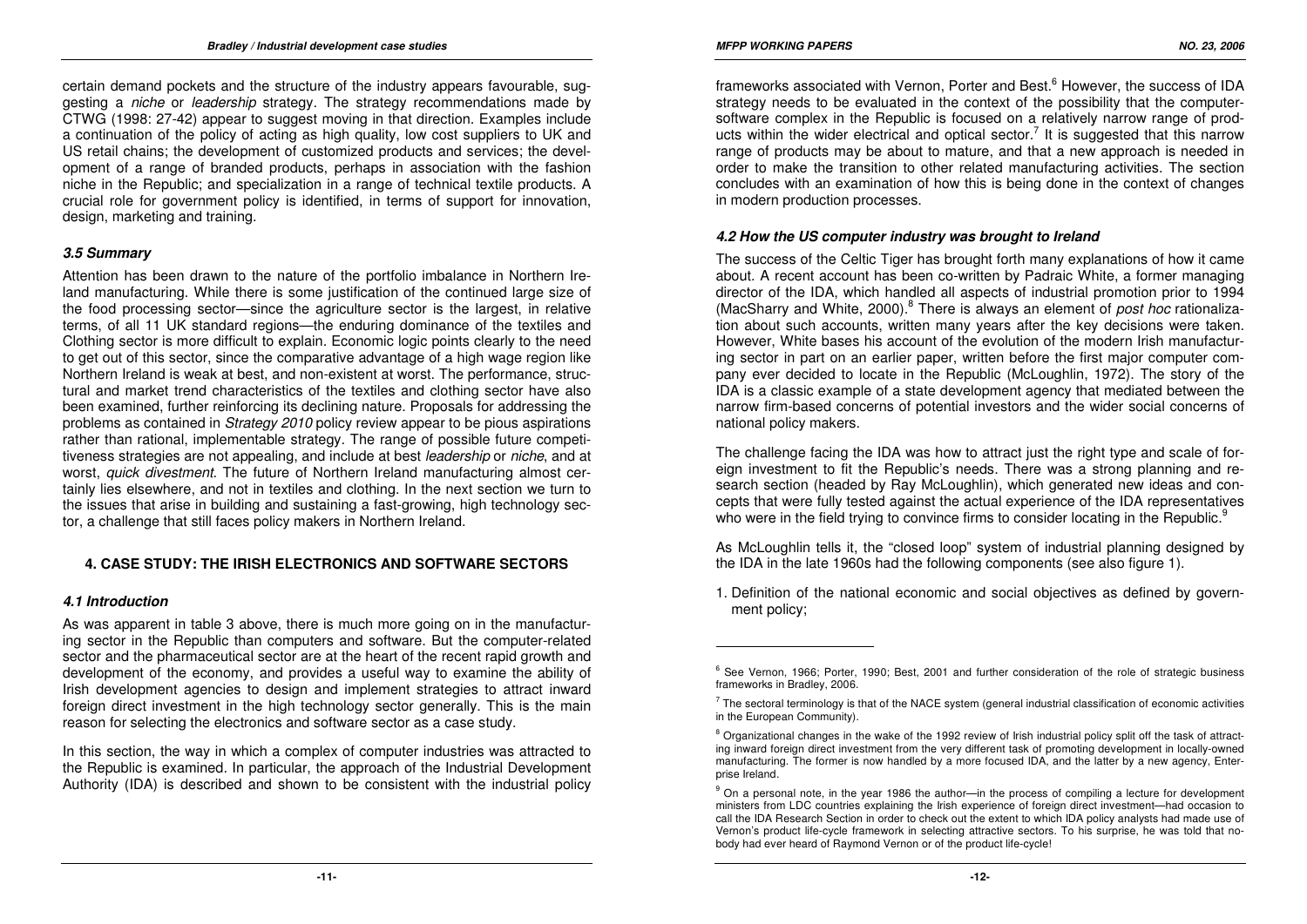- 2, Definition of the criteria for selecting target industries, whether in terms of the Republic's location or its capacity to attract inward investment;
- 3. Identification and targeting of specific foreign companies and detailed assessment of their investment requirements;
- 4. Assessment of the Republic's ability to meet the development needs of those companies;
- 5. Monitoring of progress in successfully attracting investment projects.

In more familiar language, White described the policy goal as "to target with rifleshot precision individual companies that met specific criteria, then go directly to them and make the case for locating in Ireland" (MacSharry and White, 2000: 231- 32). Using even more colloquial marketing language, White referred to ""these armies of cold callers, and the commando-style task forces fanning out across the world, laid the ground for Ireland's dramatic success in getting new industries later in the 1970s" (MacSharry and White, 2000: 231).

Since the IDA was a relatively small organization, the workload to implement all elements of the promotional strategy was phenomenal:

In the first full year (1971) of the new direct marketing approach, IDA executives made presentations to 105 different target companies. Next year, they increased this to 775 in 13 countries. And, by 1973, a staggering 2,600 presentations top individual companies were made across the world (MacSharry and White, 2000: 232).



#### **Figure 1: The Industrial Development Process**

Source: McLoughlin (1972): 31

Even at a very early stage, the IDA had a sophisticated system of scanning the world business horizon, and identified the electronic and pharmaceutical sectors as having desirable characteristics that particularly suited the Republic's situation. The man-made-fibre sector had also been targeted, and had been a big success in Northern Ireland. But after an initial period, it was hit by the OPEC oil price shocks of 1973-74, and few firms survived. Clothing and textiles was also targeted, and firms like Wrangler, Bluebell, Farah Jeans and Burlington Industries located in Ireland and created welcome jobs (MacSharry and White, 2000: 274). But with tough price competition from low-wage Asian and southern European economies, and disruptive changes in fashion, most of them either closed or cut back severely.

The first critical success in attracting a world-class computer firm was Digital Equipment Corporation (DEC), a pioneer in mini-computers. Its presence heavily influenced many other major multinational computer hardware and software companies to locate in the Republic in the following years. Today, electronics represents the largest single foreign-owned manufacturing sector. It contributes 30% of total exports and employs about 44,000 people directly (18% of total employment in manufacturing).<sup>10</sup> In addition, a large software sector has grown up around the hardware industry, and it employs a further 15,000 people directly and produces 40% of all PC package software sold in Europe. Both the hardware and software sectors have further significant impacts on a wide range of other—often traditionalsectors.<sup>11</sup>

It was generally realized by the IDA that their unique selling point, giving the Republic a crucial advantage in winning inward investment in the high technology, high profit sectors, was the low rate of tax on corporate profits (zero on export-related profits initially, but changed to a flat rate of 10% after the Republic joined the then EEC in 1973). This incentive had some striking virtues. Unlike an incentive system that provided high capital grants and required continuing subventions, the benefits of the tax-based incentive was that it only kicked in when firms were up and running, and actually making profits. It also proved to be a crucial benefit to high profit firms, who are invariably located at the earlier stages of the product life-cycle and are at the cutting edge of product and process innovation. It was also an incentive that was kept stable over many decades, and the IDA and the Irish government ensured that it could be fully credible over the usual business investment planning cycles of 10 to 15 years or more. Finally, the tax-based incentive had the great virtue of being very simple, easy to understand and transparent.

<sup>&</sup>lt;sup>10</sup> Detailed data for the electronics sub-sector of NACE 30-33 (electrical and optical equipment) is taken from annual census of industrial production.

<sup>&</sup>lt;sup>11</sup> For example, the packaging and printing industry—largely locally owned—supplies sophisticated products and services to the hardware and software sectors. Only some of the activities of the software sector fall within the classification of "manufacturing", and are included in the census of industrial production. Further data have been taken from the IDA web site: www.ida.ie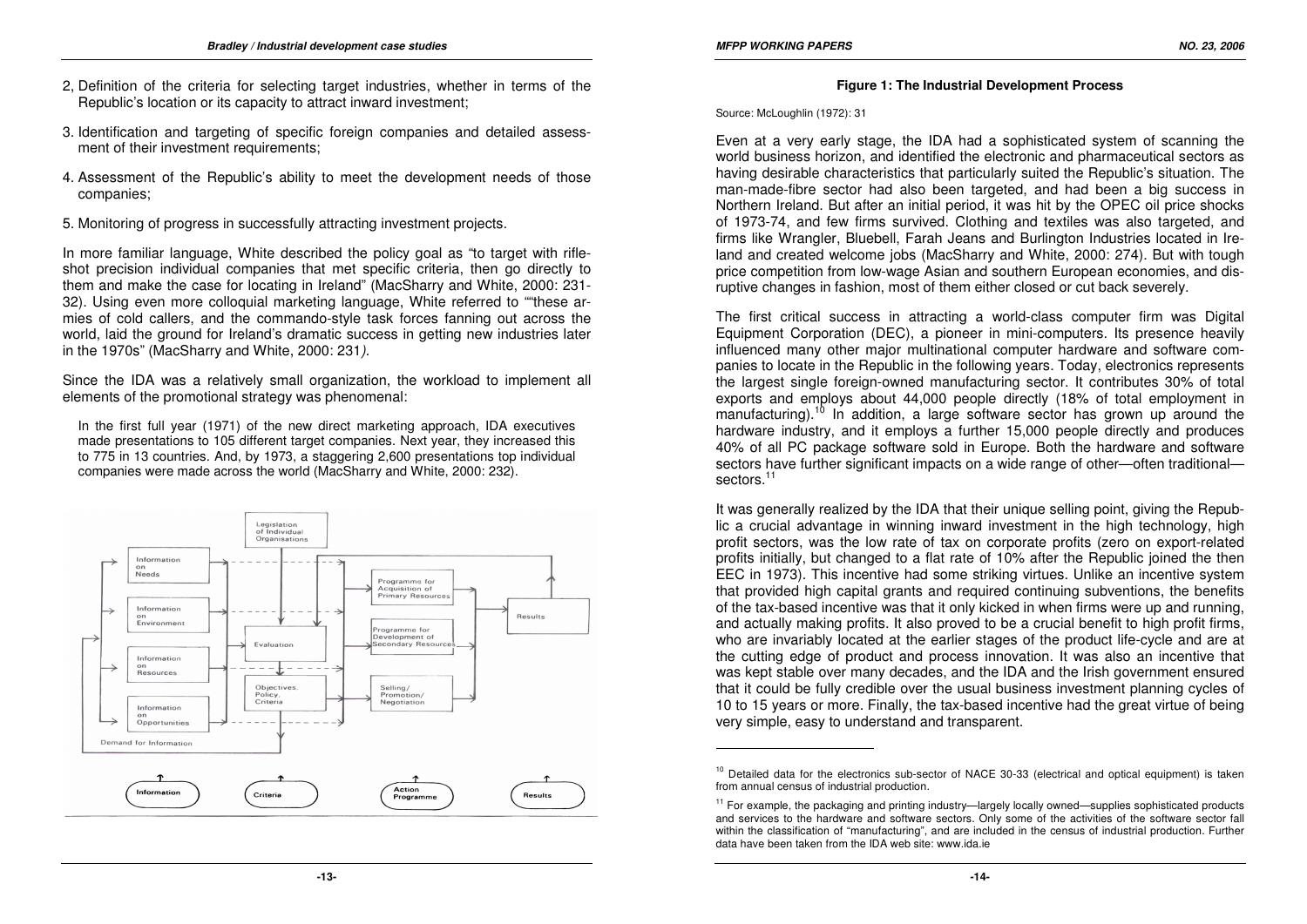But the tax incentive, even combined with fairly generous capital grants, would not have been sufficient to stimulate growth from a zero base in new technology sectors. Prior to 1970 there had been no indigenous electronics sector in the Republic and only a handful of mainly US companies (General Electric, Ecco and Core Memories). It was quickly realized by Ray McLoughlin, head of the IDA planning and research section, that the limited supply of electrical engineers and technicians in the Republic would be a major deterrent to selecting the country as a location for industries in this potentially fast growing niche. By the mid-1970s, Irish universities were producing about 100 electrical engineers and 200 technicians, but a massive increase in supply was called for if the sector was to expand.

The IDA alerted the Irish government to the potential crisis, which could easily choke off growth. Very quickly, the university sector was expanded and given massive increased resources. By as early as 1979, new and expanded courses in electrical engineering were under way, post-graduate conversion courses were provided to encourage science and other graduates to enter the new field, and a system of sub-degree level regional technology institutes was planned and implemented over the next decade. When the poor quality of the telephone network was also identified as another bottleneck that would impede data-transmission, a crash programme was put in place, a new state telecommunications agency was set up, and a fully digital nation-wide system was installed and commissioned by the mid-1980s. This programme was also used as a further incentive to attract inward investment in the telecommunications area,

Just as DEC was the lynch-pin of the first phase of inward investment in the computer area, the success in attracting Apple to establish its European manufacturing base in the Republic as early as 1980 was the linchpin of a strategy that targeted the new wave of PC-based hardware and software. The IDA approach has been described as follows:

The IDA electronics division used a see-through model of a computer to identify every component in it. Then, systematically, it canvassed the makers of each individual component, such as keyboards, hard disks, cables, computer mice and subassemblies. The decade (1980) closed with Ireland successfully inducing two companies the IDA had pursued for over a decade to locate here—Intel's microprocessor plant and Motorola's communications-products plant (MacSharry and White, 2000: 288-89).

The high-point of the IDA strategy came during the 1990s, when the Republic became the front-runner for most of the sophisticated foreign investment in electronics, computers and software. A virtuous circle had been created, with electronic and computer equipment at its core, a spill-over into PC-related software development and customization, and a further spill-over into telecommunications-based marketing, customer and technical-support services. This both assisted existing producers located in the Republic and contributed to the creation of a sophisticated international financial services sector.

**4.3 The future of the computer and software sector in Ireland** 

Ireland:

The emerging new business model is leading to a new pattern of international investment, with corporations selecting the best location for each particular activity, rather than necessarily putting integrated projects in a single location (Forfás, 2000: 2).

This type of decentralised approach within firms is well known, and was the basis for the success of Dell in creating a high profit computer firm in an area that looked as if it was reaching maturity in the late 1980s. The issues are illustrated in figure 2. The nature of operations carried out within the firm range from "do everything" to "do nothing". The nature of inter-firm contacts ranges from a transactional basis (with many suppliers) to a closed basis (with only a few carefully selected suppliers).

The case of Dell illustrated the overriding importance of final assembly, distribution and marketing. In terms of inter-firm contact, a small number of long-term suppliers were used. Ireland was an obvious location for such a company, particularly in the 1990s, since many of the suppliers (including Intel, the supplier of the vital microprocessors) were already located in the Republic, and geographical peripherality was a serious problem because of good transport and communications infrastructure and (in stark contrast to textiles and clothing), the high "added-value" density of the final product.

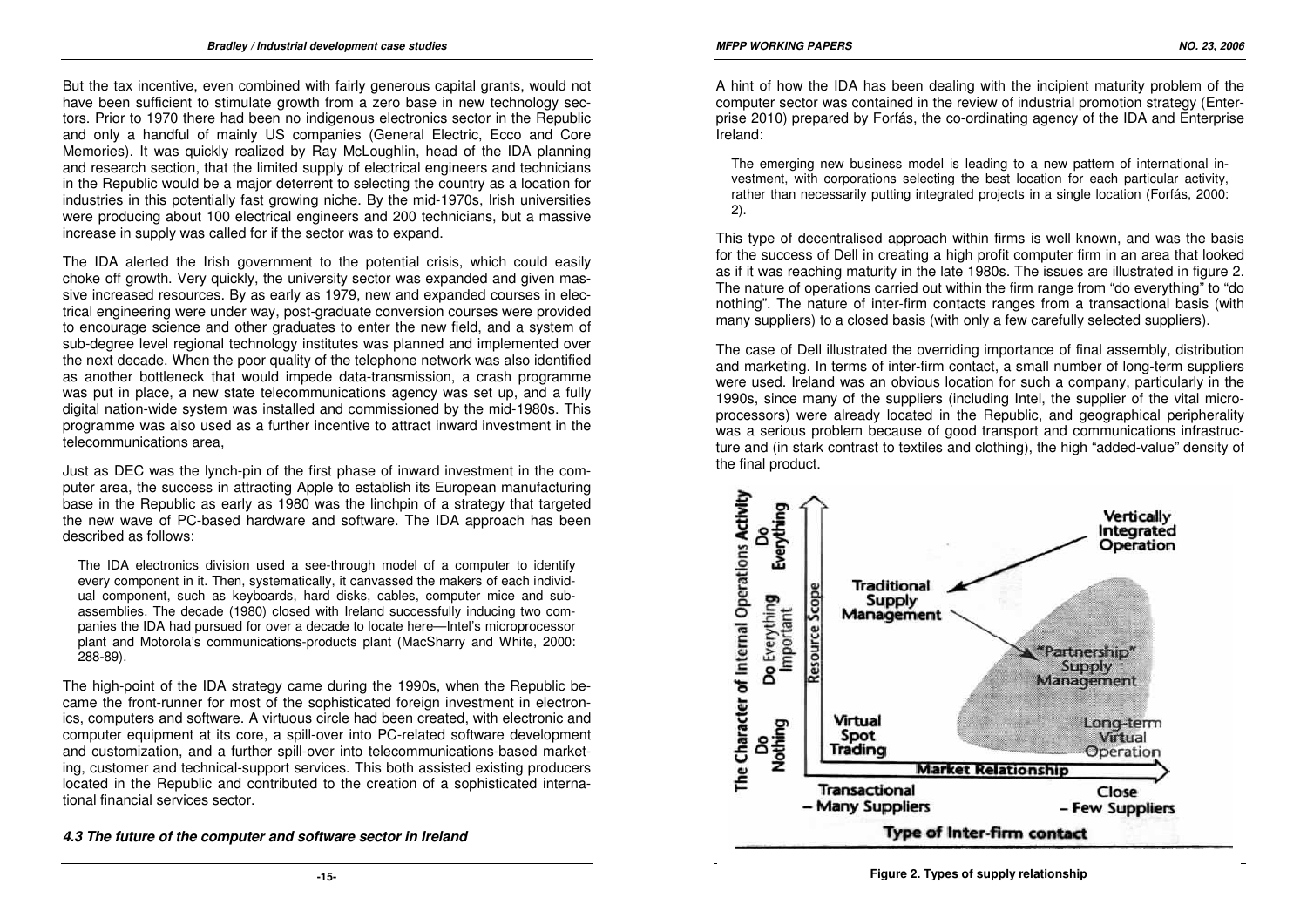Until recently, sourcing inputs from other countries would have incurred unacceptably high transaction costs (both in terms of inter-firm communications and border controls for intermediate products). However, the dramatic fall in transport and communications costs, as well as the completion of the single European market by 1992, worked strongly in the Republic's favour. But Enterprise 2010 appears to envisage a wider application of global outsourcing, with the Republic at the high added-value core of activities. Porter's framework suggests that this approach would leave the Republic vulnerable to changes in technology, and Best's framework suggests that such an approach will require a high standard of excellence in all aspects of the economy. Either way, the suggested new approach of marketing the Republic as a "network" location in a type of post-industrial age will be a major challenge.

# **4.4 Summary**

There were many different aspects to the success of the IDA in attracting inward investment in high technology areas. It had a certain independence from government and a separate role in planning strategy at the national as well as the firm level. This meant that it was well equipped to deal both with research into the actual needs of individual industries as well as requirements at the national level in terms of basic physical infrastructure, education and training, telecommunications, and transport needs. There was also a realization that national industrial promotion was a continuously evolving challenge:

The nature of industry keeps changing—there is a continuous process of decline in some sectors (for example, textiles and mechanical engineering) and growth in others (software and e-commerce). So we can assume that a fair share of the industries we have today will decline and decay in coming years. Thus, we need to be continually searching for the emerging star sectors that are competitive in an Ireland of rising costs compared with others in an enlarged European Union (MacSharry and White, 2000: 313).

Another crucial characteristic of the IDA approach was its pro-activity, described provocatively as follows:

It is IDA policy to gear itself to discharge the total process to the limit of its legislative permit, and while it will not encroach on areas which are clearly the responsibility of other state organizations, it will err on the side of doing rather than not doing where the returns on effort appear to be high (McLoughlin, 1972: 30).

But in a curious way, the IDA had a simpler and more direct strategic mission in the Ireland of the dismal 1960s and early 1970s:

The need to create jobs is even greater now than before. If the jobs aren't there, the advance factories are useless because we can't fill them, the regional plans are useless because there are no jobs to disperse and the selection exercise is useless because there is nothing to select from (McLoughlin, 1972: 36).

As the IDA faces into the new millennium, and as the existing base of PC-based computers and software matures in an increasingly volatile world on electronic and communications revolution, a whole new set of complex challenges is about to present itself. But the experience of the past 30 years illustrates that the IDA played a vital role in mediating between the formulation of national industrial policy (interpreted in the very widest sense as including taxation, infrastructure and education) and the requirements of selected sectors and firms within these sectors. The tension that appears to characterize the worlds of academic research in economics and business found no parallel in the IDA's world of promoting Ireland as a desirable location for high technology foreign direct investment.

# **5. CONCLUSION**

Industry in Northern Ireland has yet to develop dynamic, self-sustaining characteristics, especially in terms of clusters of related and supporting industries. It remains heavily subsidized by public funding and is concentrated in the low technology sectors of traditional industries such as textiles and clothing. The situation in the Republic of Ireland is somewhat healthier, but because industrial development has been so heavily driven by foreign direct investment, which tends not to lay down the full range of developmental roots in the domestic economy, the key interconnections between related firms and industries have yet to take place fully.

Porter has suggested that four interacting characteristics are essential for competitive success: factor conditions, demand conditions, related and supporting industries, and firm strategy, structure and rivalry (Porter, 1990). First, with regard to factor conditions, there is clearly much that could be done to improve the level and quality of education, training, infrastructure and technology on an island basis, in much the same way as the Republic of Ireland has managed to do over the past decade by itself. As Porter emphasizes, improved factor conditions do not come about automatically, but as the result of government and companies bringing them about and subsequently sustaining them. What the case study of clothing and textiles in Northern Ireland suggested is that there are serious problems with education and training in these sectors, and in other traditional lines of northern specialization. In the Republic the problems are less severe, since the educational and training system has been oriented towards serving the factor needs of a range of modern high-technology industries.

Second, demand conditions are a clear example of how island-based activity and policy could bring significant economic improvement. What is required is the creation of sophisticated and demanding local buyers who put pressure on companies to meet high standards in terms of product quality, features and services. There is clearly substantial scope for development on this front, even in the Republic where industrial success is still tightly focused around the activities of multi-national companies. There seems to be some evidence that foreign plants are increasingly sourcing their inputs locally and that indigenous industry is responding to the challenges that they demand. However, there is certainly potential for further development. The turnaround in performance, documented by O'Malley (1998), and the increased cross-border trading activity of northern small and medium-sized businesses suggest that circumstances are already changing for the better.